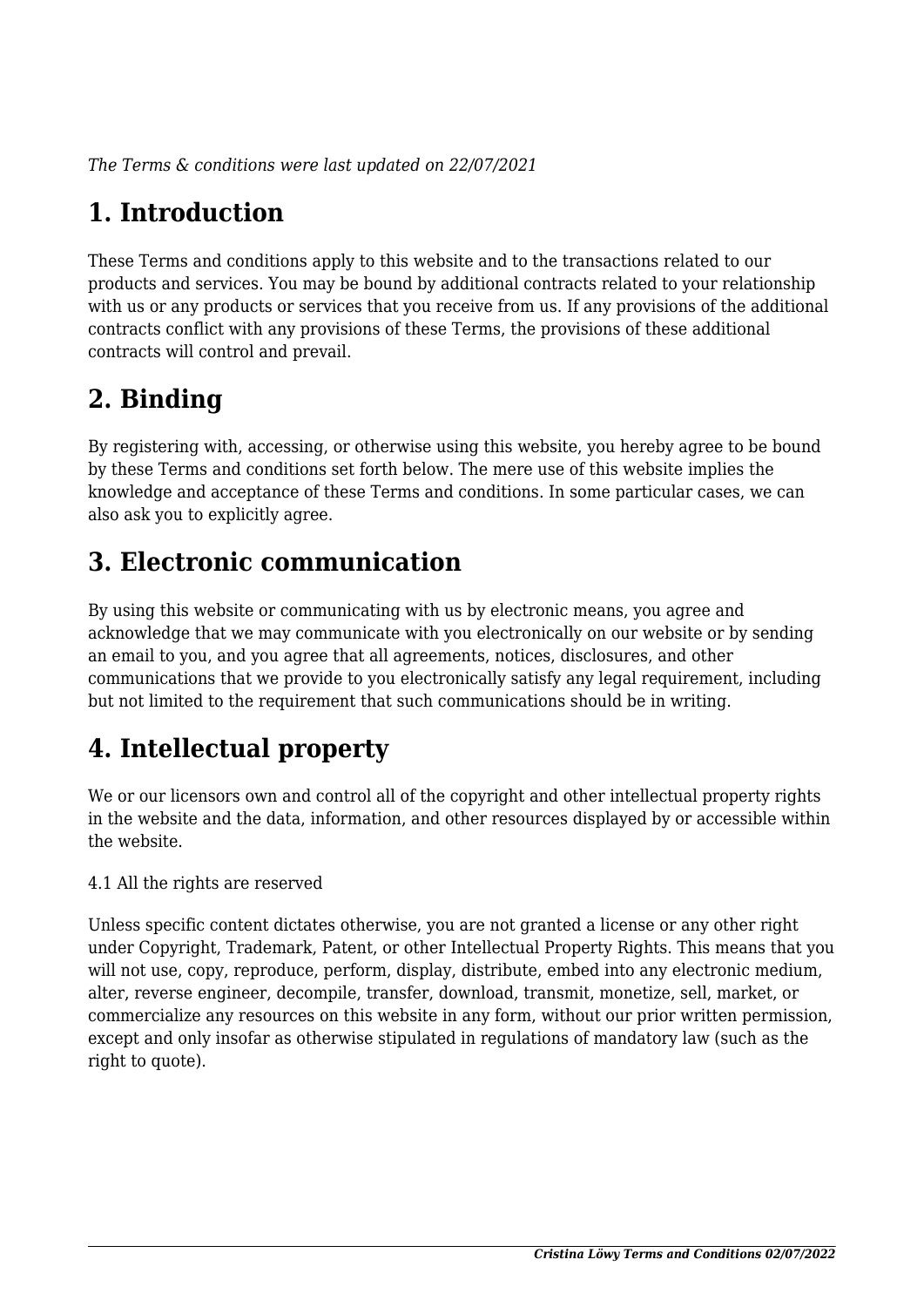# **5. Third-party property**

Our website may include hyperlinks or other references to other party's websites. We do not monitor or review the content of other party's websites which are linked to from this website. Products or services offered by other websites shall be subject to the applicable Terms and Conditions of those third parties. Opinions expressed or material appearing on those websites are not necessarily shared or endorsed by us.

We will not be responsible for any privacy practices or content of these sites. You bear all risks associated with the use of these websites and any related third-party services. We will not accept any responsibility for any loss or damage in whatever manner, however caused, resulting from your disclosure to third parties of personal information.

#### **6. Responsible use**

By visiting our website, you agree to use it only for the purposes intended and as permitted by these Terms, any additional contracts with us, and applicable laws, regulations, and generally accepted online practices and industry guidelines. You must not use our website or services to use, publish or distribute any material which consists of (or is linked to) malicious computer software; use data collected from our website for any direct marketing activity, or conduct any systematic or automated data collection activities on or in relation to our website.

Engaging in any activity that causes, or may cause, damage to the website or that interferes with the performance, availability, or accessibility of the website is strictly prohibited.

## **7. Refund and Return policy**

#### 7.1 Right of withdrawal

You have the right to withdraw from this contract within 14 days without giving any reason.

The withdrawal period will expire after 14 days from the day on which you acquire, or a thirdparty other than the carrier and indicated by you acquires, physical possession of the goods.

To exercise the right of withdrawal, you must inform us of your decision to withdraw from this contract by an unequivocal statement (for example a letter sent by post, fax, or email). Our contact details can be found below. You may use the attached model [withdrawal form](https://cristinaloewy.de/wp-content/uploads/complianz/withdrawal-forms/withdrawal-form-de.pdf), but it is not obligatory.

If you use this option, we will communicate to you an acknowledgement of receipt of such a withdrawal on a durable medium (for example by email) without delay.

To meet the withdrawal deadline, it is sufficient for you to send your communication concerning your exercise of the right of withdrawal before the withdrawal period has expired.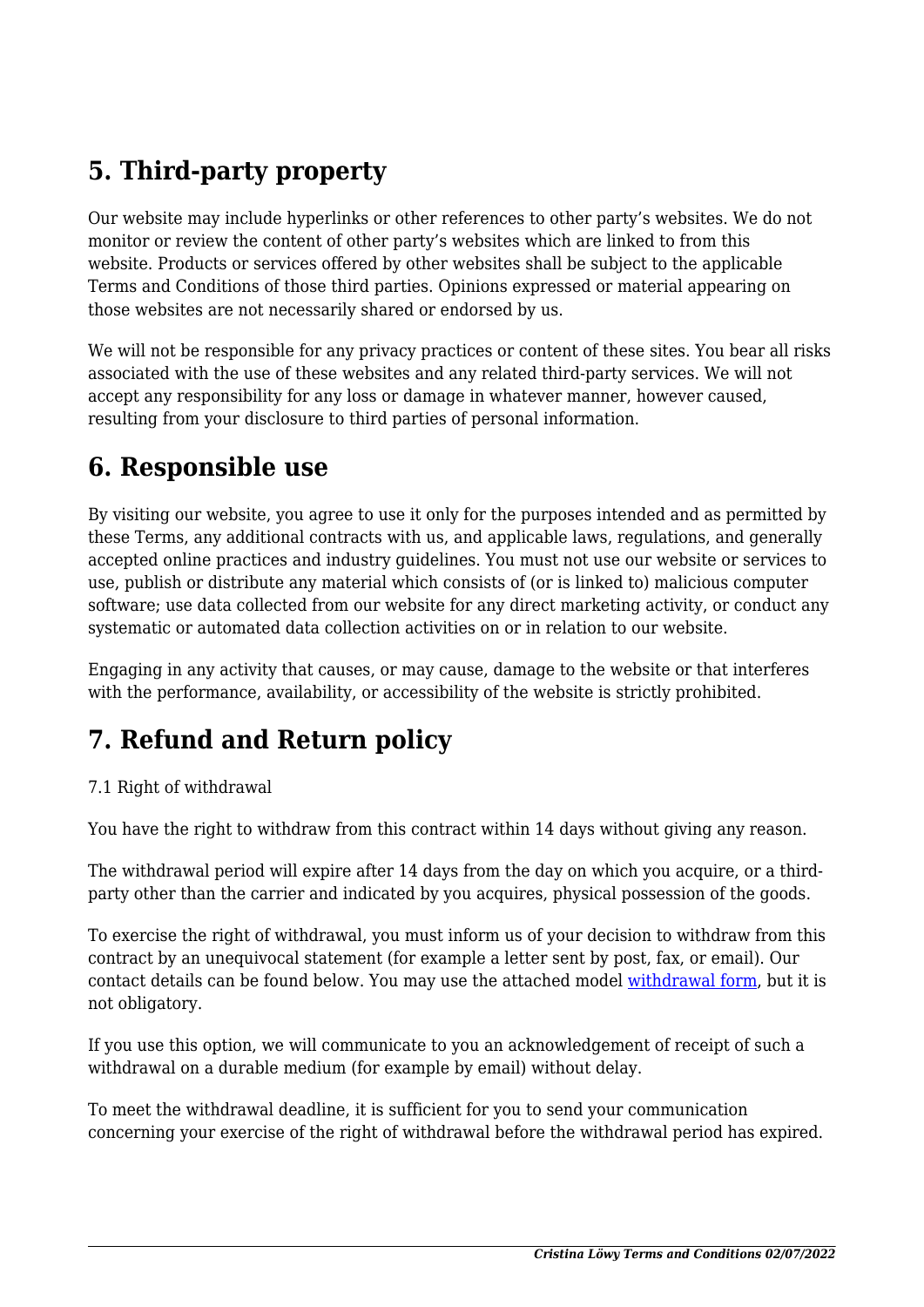#### 7.2 Effects of withdrawal

If you withdraw from this contract, we shall reimburse you all payments received from you, including the costs of delivery (with the exception of the supplementary costs resulting from your choice of a type of delivery other than the least expensive type of standard delivery offered by us), without undue delay and in any event not later than 14 days from the day on which we are informed about your decision to withdraw from this contract. We will carry out such reimbursement using the same means of payment as you used for the initial transaction unless you have expressly agreed otherwise; in any event, you will not incur any fees as a result of such reimbursement.

You shall send back the goods or hand them over to us or a person authorised by us to receive the goods, without undue delay and in any event not later than 14 days from the day on which you communicate your withdrawal from this contract to us. The deadline is met if you send back the goods before the period of 14 days has expired.

We may withhold reimbursement until we have received the goods back or you have supplied evidence of having sent back the goods, whichever is the earliest.

You will have to bear the direct cost of returning the goods.

You are only liable for any diminished value of the goods resulting from the handling other than what is necessary to establish the nature, characteristics, and functioning of the goods.

Please note that there are some legal exceptions to the right to withdraw, and some items can therefore not be returned or exchanged. We will let you know if this applies in your particular case.

### **8. Idea submission**

Do not submit any ideas, inventions, works of authorship, or other information that can be considered your own intellectual property that you would like to present to us unless we have first signed an agreement regarding the intellectual property or a non-disclosure agreement. If you disclose it to us absent such written agreement, you grant to us a worldwide, irrevocable, non-exclusive, royalty-free license to use, reproduce, store, adapt, publish, translate and distribute your content in any existing or future media.

#### **9. Termination of use**

We may, in our sole discretion, at any time modify or discontinue access to, temporarily or permanently, the website or any Service thereon. You agree that we will not be liable to you or any third party for any such modification, suspension or discontinuance of your access to, or use of, the website or any content that you may have shared on the website. You will not be entitled to any compensation or other payment, even if certain features, settings, and/or any Content you have contributed or have come to rely on, are permanently lost. You must not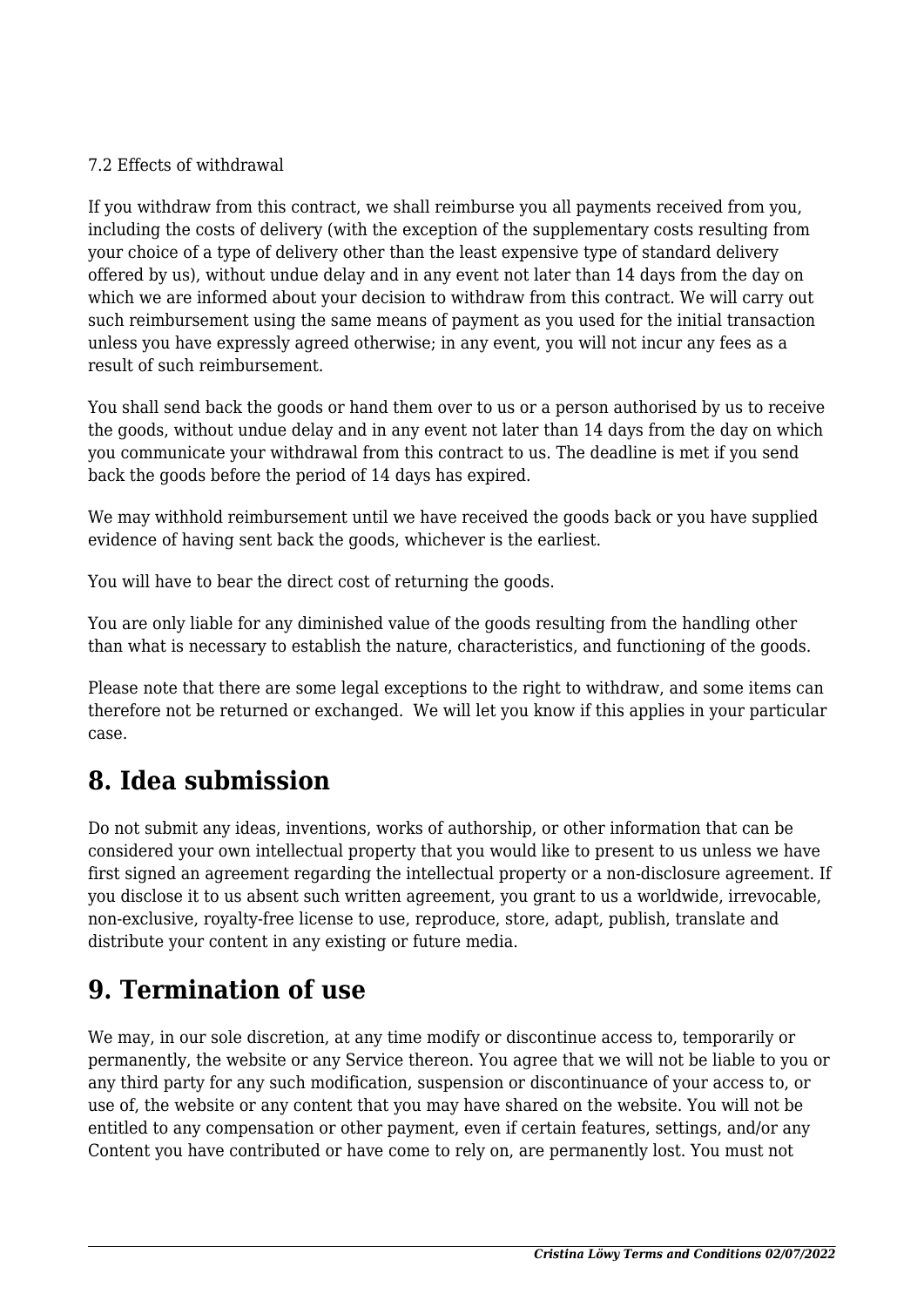circumvent or bypass, or attempt to circumvent or bypass, any access restriction measures on our website.

### **10. Warranties and liability**

Nothing in this section will limit or exclude any warranty implied by law that it would be unlawful to limit or to exclude. This website and all content on the website are provided on an "as is" and "as available" basis and may include inaccuracies or typographical errors. We expressly disclaim all warranties of any kind, whether express or implied, as to the availability, accuracy, or completeness of the Content. We make no warranty that:

- this website or our content will meet your requirements;
- this website will be available on an uninterrupted, timely, secure, or error-free basis.

Nothing on this website constitutes or is meant to constitute, legal, financial or medical advice of any kind. If you require advice you should consult an appropriate professional.

The following provisions of this section will apply to the maximum extent permitted by applicable law and will not limit or exclude our liability in respect of any matter which it would be unlawful or illegal for us to limit or to exclude our liability. In no event will we be liable for any direct or indirect damages (including any damages for loss of profits or revenue, loss or corruption of data, software or database, or loss of or harm to property or data) incurred by you or any third party, arising from your access to, or use of, our website.

Except to the extent any additional contract expressly states otherwise, our maximum liability to you for all damages arising out of or related to the website or any products and services marketed or sold through the website, regardless of the form of legal action that imposes liability (whether in contract, equity, negligence, intended conduct, tort or otherwise) will be limited to the total price that you paid to us to purchase such products or services or use the website. Such limit will apply in the aggregate to all of your claims, actions and causes of action of every kind and nature.

### **11. Privacy**

To access our website and/or services, you may be required to provide certain information about yourself as part of the registration process. You agree that any information you provide will always be accurate, correct, and up to date.

We have developed a policy to address any privacy concerns you may have. For more information, please see our **Privacy Statement** and our **[Cookie Policy](#page--1-0)**.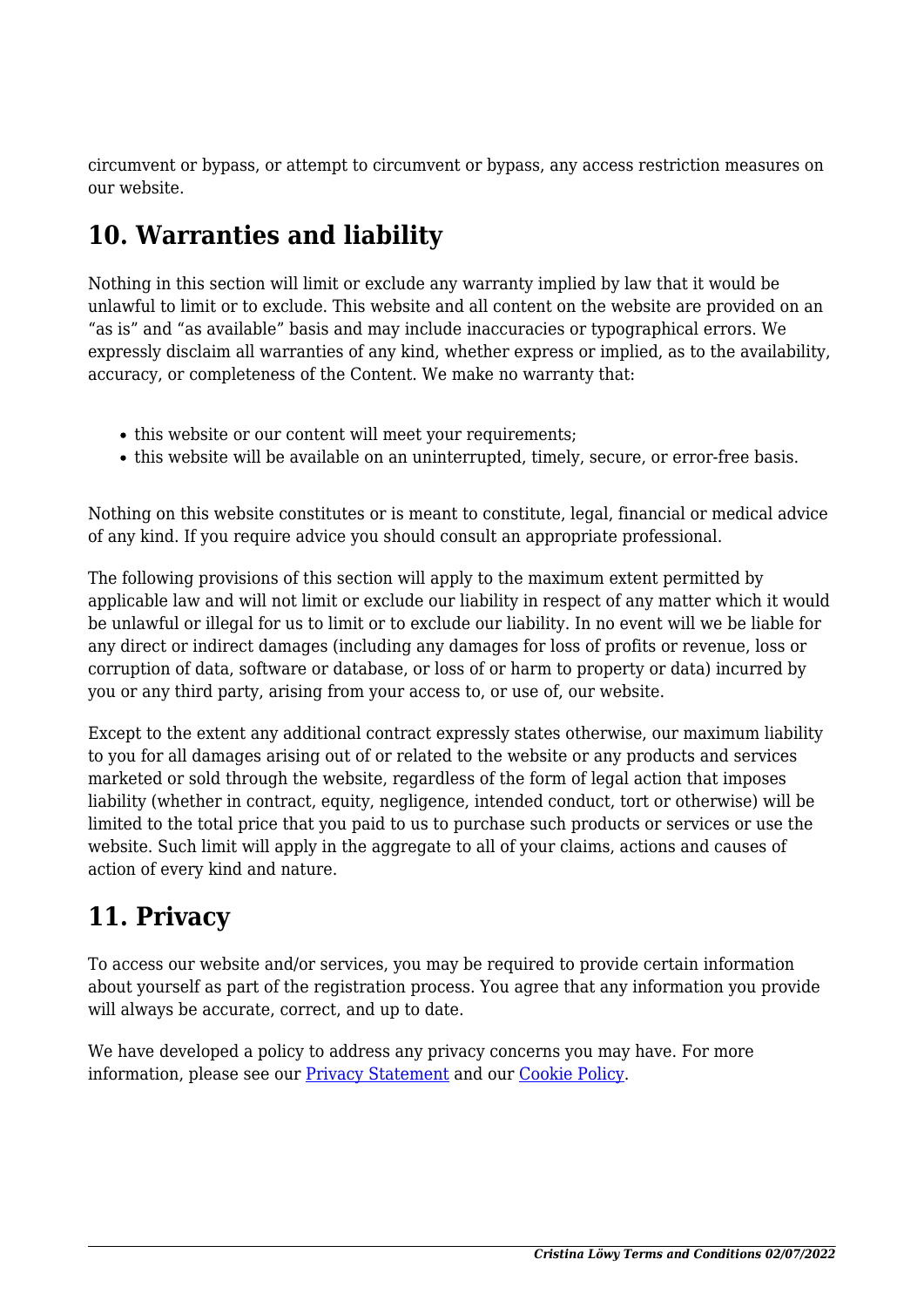# **12. Accessibility**

We are committed to making the content we provide accessible to individuals with disabilities. If you have a disability and are unable to access any portion of our website due to your disability, we ask you to give us a notice including a detailed description of the issue you encountered. If the issue is readily identifiable and resolvable in accordance with industrystandard information technology tools and techniques we will promptly resolve it.

### **13. Export restrictions / Legal compliance**

Access to the website from territories or countries where the Content or purchase of the products or Services sold on the website is illegal is prohibited. You may not use this website in violation of export laws and regulations of Germany.

#### **14. Assignment**

You may not assign, transfer or sub-contract any of your rights and/or obligations under these Terms and conditions, in whole or in part, to any third party without our prior written consent. Any purported assignment in violation of this Section will be null and void.

#### **15. Breaches of these Terms and conditions**

Without prejudice to our other rights under these Terms and Conditions, if you breach these Terms and Conditions in any way, we may take such action as we deem appropriate to deal with the breach, including temporarily or permanently suspending your access to the website, contacting your internet service provider to request that they block your access to the website, and/or commence legal action against you.

### **16. Force majeure**

Except for obligations to pay money hereunder, no delay, failure or omission by either party to carry out or observe any of its obligations hereunder will be deemed to be a breach of these Terms and conditions if and for as long as such delay, failure or omission arises from any cause beyond the reasonable control of that party.

## **17. Indemnification**

You agree to indemnify, defend and hold us harmless, from and against any and all claims, liabilities, damages, losses and expenses, relating to your violation of these Terms and conditions, and applicable laws, including intellectual property rights and privacy rights. You will promptly reimburse us for our damages, losses, costs and expenses relating to or arising out of such claims.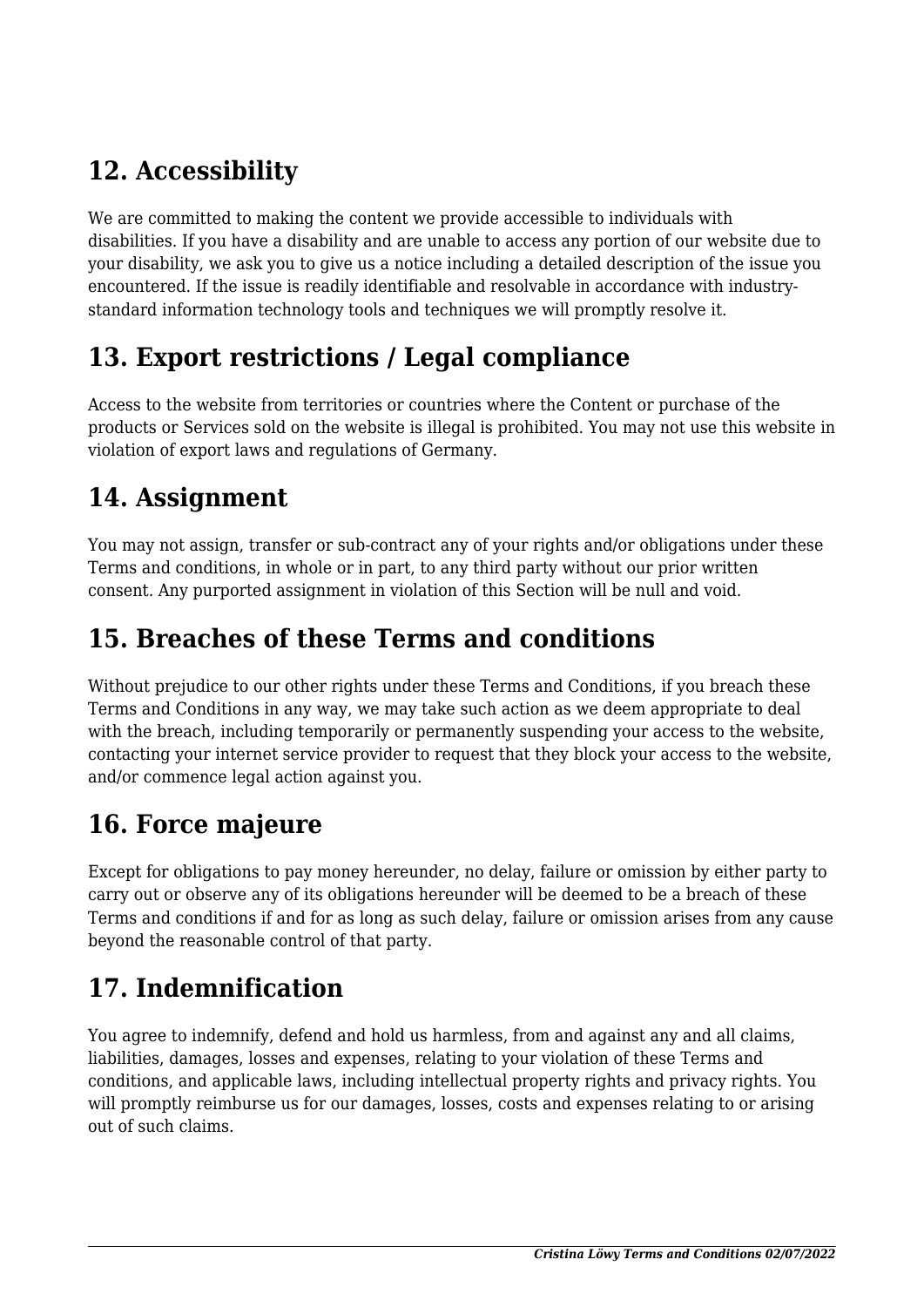### **18. Waiver**

Failure to enforce any of the provisions set out in these Terms and Conditions and any Agreement, or failure to exercise any option to terminate, shall not be construed as waiver of such provisions and shall not affect the validity of these Terms and Conditions or of any Agreement or any part thereof, or the right thereafter to enforce each and every provision.

#### **19. Language**

These Terms and Conditions will be interpreted and construed exclusively in German. All notices and correspondence will be written exclusively in that language.

#### **20. Entire agreement**

These Terms and Conditions, together with our [privacy statement](#page--1-0) and [cookie policy,](#page--1-0) constitute the entire agreement between you and Cristina Löwy in relation to your use of this website.

## **21. Updating of these Terms and conditions**

We may update these Terms and Conditions from time to time. It is your obligation to periodically check these Terms and Conditions for changes or updates. The date provided at the beginning of these Terms and Conditions is the latest revision date. Changes to these Terms and Conditions will become effective upon such changes being posted to this website. Your continued use of this website following the posting of changes or updates will be considered notice of your acceptance to abide by and be bound by these Terms and Conditions.

## **22. Choice of Law and Jurisdiction**

These Terms and Conditions shall be governed by the laws of Germany. Any disputes relating to these Terms and Conditions shall be subject to the jurisdiction of the courts of Germany. If any part or provision of these Terms and Conditions is found by a court or other authority to be invalid and/or unenforceable under applicable law, such part or provision will be modified, deleted and/or enforced to the maximum extent permissible so as to give effect to the intent of these Terms and Conditions. The other provisions will not be affected.

### **23. Contact information**

This website is owned and operated by Cristina Löwy.

Or by writing or emailing us at the following address: [info@cristinaloewy.de](#page--1-0) Himmelreichstr. 6, 79650 Schopfheim